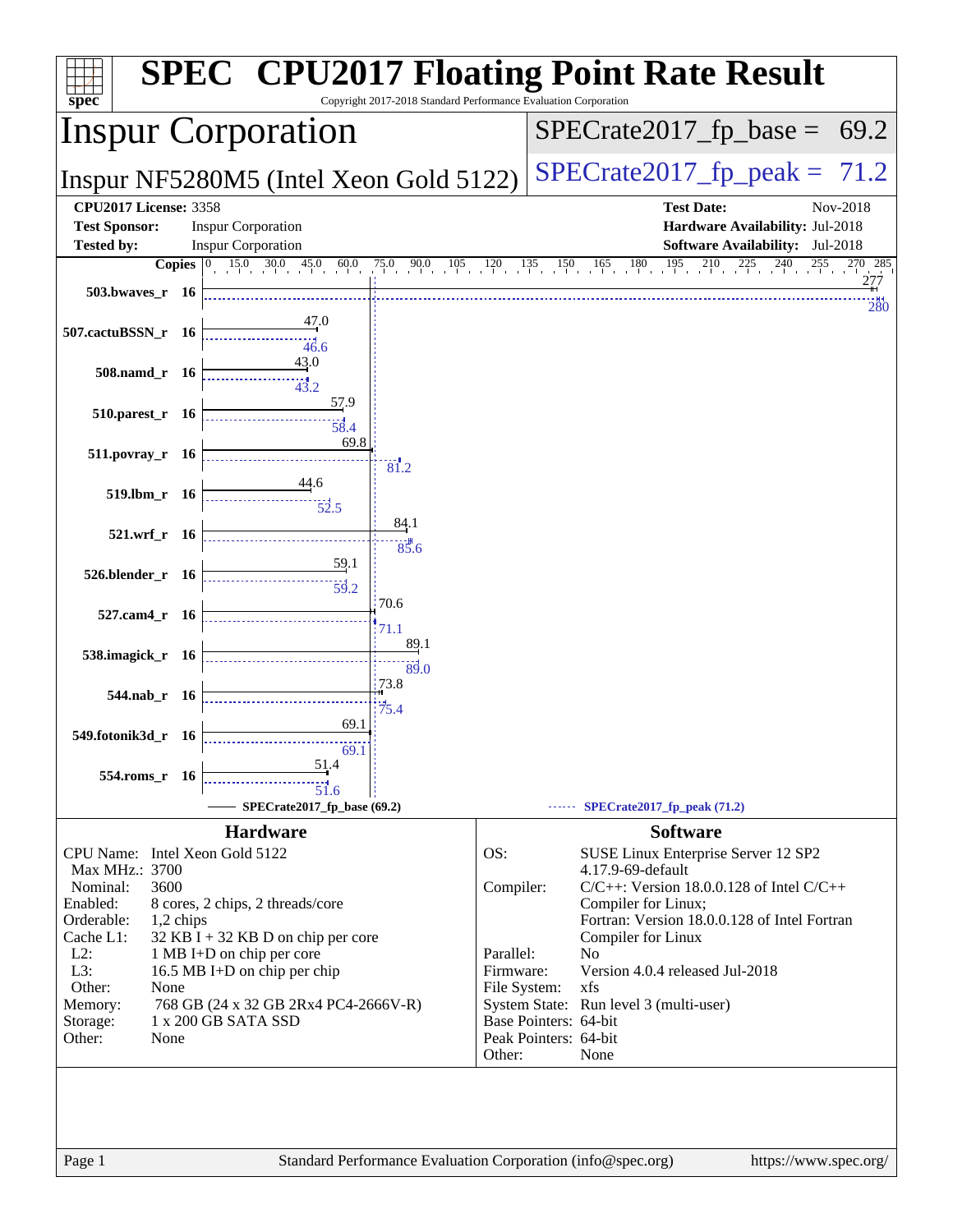| <b>SPEC CPU2017 Floating Point Rate Result</b><br>$spec^*$<br>Copyright 2017-2018 Standard Performance Evaluation Corporation |        |                           |       |                |       |                |             |               |                |              |                |                                |                                        |              |
|-------------------------------------------------------------------------------------------------------------------------------|--------|---------------------------|-------|----------------|-------|----------------|-------------|---------------|----------------|--------------|----------------|--------------------------------|----------------------------------------|--------------|
| <b>Inspur Corporation</b>                                                                                                     |        |                           |       |                |       |                |             |               |                |              |                | $SPECrate2017_fp\_base = 69.2$ |                                        |              |
| $SPECTate2017_fp\_peak = 71.2$<br>Inspur NF5280M5 (Intel Xeon Gold 5122)                                                      |        |                           |       |                |       |                |             |               |                |              |                |                                |                                        |              |
| <b>CPU2017 License: 3358</b><br>Nov-2018<br><b>Test Date:</b>                                                                 |        |                           |       |                |       |                |             |               |                |              |                |                                |                                        |              |
| <b>Test Sponsor:</b>                                                                                                          |        | <b>Inspur Corporation</b> |       |                |       |                |             |               |                |              |                |                                | Hardware Availability: Jul-2018        |              |
| <b>Tested by:</b>                                                                                                             |        | <b>Inspur Corporation</b> |       |                |       |                |             |               |                |              |                |                                | <b>Software Availability:</b> Jul-2018 |              |
| <b>Results Table</b>                                                                                                          |        |                           |       |                |       |                |             |               |                |              |                |                                |                                        |              |
| <b>Base</b>                                                                                                                   |        |                           |       |                |       |                | <b>Peak</b> |               |                |              |                |                                |                                        |              |
| <b>Benchmark</b>                                                                                                              | Copies | <b>Seconds</b>            | Ratio | <b>Seconds</b> | Ratio | <b>Seconds</b> | Ratio       | <b>Copies</b> | <b>Seconds</b> | <b>Ratio</b> | <b>Seconds</b> | <b>Ratio</b>                   | <b>Seconds</b>                         | <b>Ratio</b> |
| 503.bwaves r                                                                                                                  | 16     | 581                       | 276   | 579            | 277   | 576            | 278         | 16            | 571            | 281          | 577            | 278                            | 574                                    | 280          |
| 507.cactuBSSN_r                                                                                                               | 16     | 431                       | 47.0  | 431            | 47.0  | 429            | 47.3        | 16            | 435            | 46.6         | 435            | 46.6                           | 435                                    | 46.5         |
| 508.namd_r                                                                                                                    | 16     | 351                       | 43.3  | 355            | 42.8  | 353            | 43.0        | 16            | 353            | 43.1         | 352            | 43.2                           | 350                                    | 43.5         |
| $510.parest_r$                                                                                                                | 16     | 725                       | 57.8  | 722            | 58.0  | 722            | 57.9        | 16            | 717            | 58.4         | 717            | 58.4                           | 719                                    | 58.2         |
| $511.$ povray_r                                                                                                               | 16     | 536                       | 69.7  | 535            | 69.8  | 533            | 70.1        | 16            | 460            | 81.2         | 457            | 81.8                           | 461                                    | 81.1         |
| 519.1bm r                                                                                                                     | 16     | 378                       | 44.6  | 378            | 44.6  | 378            | 44.6        | 16            | 322            | 52.4         | 321            | 52.5                           | 321                                    | 52.6         |
| 521.wrf r                                                                                                                     | 16     | 427                       | 83.9  | 425            | 84.4  | 426            | 84.1        | 16            | 421            | 85.1         | 419            | 85.6                           | 416                                    | 86.2         |
| 526.blender r                                                                                                                 | 16     | 412                       | 59.1  | 412            | 59.1  | 412            | 59.2        | 16            | 411            | 59.3         | 413            | 59.1                           | 412                                    | 59.2         |
| 527.cam4 r                                                                                                                    | 16     | 403                       | 69.4  | 396            | 70.6  | 393            | 71.2        | 16            | 394            | 71.1         | 392            | 71.4                           | 396                                    | 70.6         |
| 538.imagick_r                                                                                                                 | 16     | 447                       | 89.0  | 447            | 89.1  | 447            | 89.1        | 16            | 447            | 89.0         | 447            | 89.0                           | 447                                    | 89.1         |
| 544.nab_r                                                                                                                     | 16     | 370                       | 72.8  | 363            | 74.1  | 365            | 73.8        | 16            | 357            | 75.4         | 357            | 75.4                           | 357                                    | 75.5         |
| 549.fotonik3d r                                                                                                               | 16     | 901                       | 69.2  | 906            | 68.8  | 903            | 69.1        | 16            | 901            | 69.2         | 904            | 68.9                           | 902                                    | 69.1         |
| 554.roms r                                                                                                                    | 16     | 495                       | 51.4  | 490            | 51.8  | 498            | 51.0        | 16            | 494            | 51.4         | 492            | 51.6                           | 491                                    | 51.8         |
| $SPECrate2017_fp\_base =$<br>69.2                                                                                             |        |                           |       |                |       |                |             |               |                |              |                |                                |                                        |              |
| $SPECrate2017_fp_peak =$                                                                                                      |        |                           | 71.2  |                |       |                |             |               |                |              |                |                                |                                        |              |

Results appear in the [order in which they were run.](http://www.spec.org/auto/cpu2017/Docs/result-fields.html#RunOrder) Bold underlined text [indicates a median measurement.](http://www.spec.org/auto/cpu2017/Docs/result-fields.html#Median)

#### **[Submit Notes](http://www.spec.org/auto/cpu2017/Docs/result-fields.html#SubmitNotes)**

 The numactl mechanism was used to bind copies to processors. The config file option 'submit' was used to generate numactl commands to bind each copy to a specific processor. For details, please see the config file.

### **[Operating System Notes](http://www.spec.org/auto/cpu2017/Docs/result-fields.html#OperatingSystemNotes)**

 Stack size set to unlimited using "ulimit -s unlimited" The OS kernel (ver. 4.17.9) is a part of Inspur's Performance Boost Suite which could be provide to customers who have special requirement.It's maintained and deployed by Inspur field engineer.Please see <http://en.inspur.com/en/2402530/2402532/2402644/2402655/2402659/2404072/index.html> or inquire lcsd@inspur.com for further information.

### **[General Notes](http://www.spec.org/auto/cpu2017/Docs/result-fields.html#GeneralNotes)**

Environment variables set by runcpu before the start of the run: LD\_LIBRARY\_PATH = "/home/CPU2017/lib/ia32:/home/CPU2017/lib/intel64:/home/CPU2017/je5.0.1-32:/home/CPU2017/je5.0.1-64"

 Binaries compiled on a system with 1x Intel Core i7-4790 CPU + 32GB RAM memory using Redhat Enterprise Linux 7.4 Transparent Huge Pages enabled by default Prior to runcpu invocation Filesystem page cache synced and cleared with:

|        | (Continued on next page)                                    |                       |
|--------|-------------------------------------------------------------|-----------------------|
| Page 2 | Standard Performance Evaluation Corporation (info@spec.org) | https://www.spec.org/ |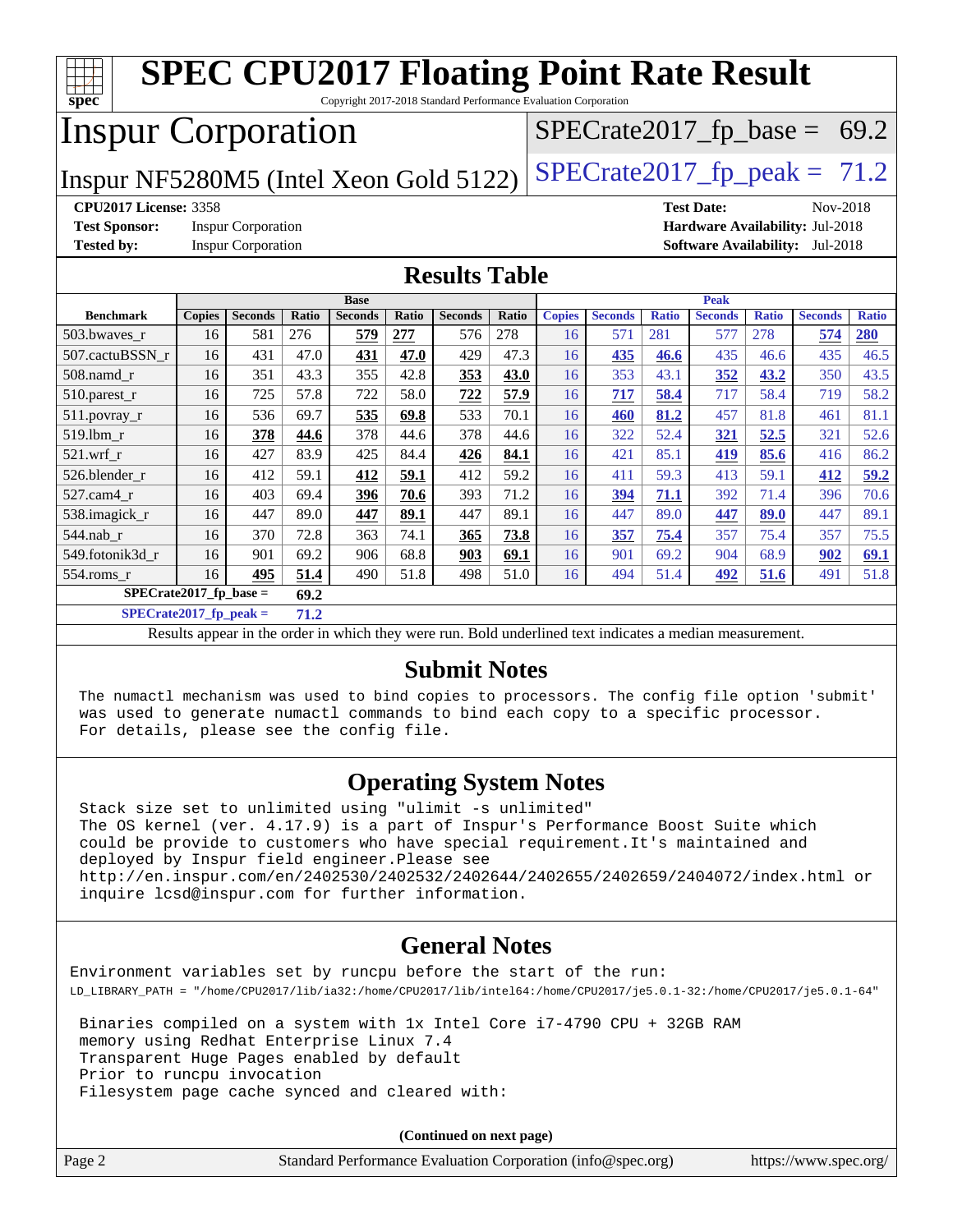| <b>SPEC CPU2017 Floating Point Rate Result</b>                                                                                                                                                                                                                                                                                                                                                                                                                                                                                                                                                                                                                                                                                                                                                                                                                                                                                                                                                                                                                                                                                                          |                                                                    |  |  |  |
|---------------------------------------------------------------------------------------------------------------------------------------------------------------------------------------------------------------------------------------------------------------------------------------------------------------------------------------------------------------------------------------------------------------------------------------------------------------------------------------------------------------------------------------------------------------------------------------------------------------------------------------------------------------------------------------------------------------------------------------------------------------------------------------------------------------------------------------------------------------------------------------------------------------------------------------------------------------------------------------------------------------------------------------------------------------------------------------------------------------------------------------------------------|--------------------------------------------------------------------|--|--|--|
| spec<br>Copyright 2017-2018 Standard Performance Evaluation Corporation<br><b>Inspur Corporation</b>                                                                                                                                                                                                                                                                                                                                                                                                                                                                                                                                                                                                                                                                                                                                                                                                                                                                                                                                                                                                                                                    | $SPECrate2017_fp\_base = 69.2$                                     |  |  |  |
| Inspur NF5280M5 (Intel Xeon Gold 5122)                                                                                                                                                                                                                                                                                                                                                                                                                                                                                                                                                                                                                                                                                                                                                                                                                                                                                                                                                                                                                                                                                                                  | $SPECrate2017_fp\_peak = 71.2$                                     |  |  |  |
| <b>CPU2017 License: 3358</b>                                                                                                                                                                                                                                                                                                                                                                                                                                                                                                                                                                                                                                                                                                                                                                                                                                                                                                                                                                                                                                                                                                                            | <b>Test Date:</b><br>Nov-2018                                      |  |  |  |
| <b>Test Sponsor:</b><br><b>Inspur Corporation</b><br><b>Tested by:</b><br><b>Inspur Corporation</b>                                                                                                                                                                                                                                                                                                                                                                                                                                                                                                                                                                                                                                                                                                                                                                                                                                                                                                                                                                                                                                                     | Hardware Availability: Jul-2018<br>Software Availability: Jul-2018 |  |  |  |
|                                                                                                                                                                                                                                                                                                                                                                                                                                                                                                                                                                                                                                                                                                                                                                                                                                                                                                                                                                                                                                                                                                                                                         |                                                                    |  |  |  |
| <b>General Notes (Continued)</b><br>sync; echo 3><br>/proc/sys/vm/drop_caches<br>runcpu command invoked through numactl i.e.:<br>numactl --interleave=all runcpu <etc><br/>Yes: The test sponsor attests, as of date of publication, that CVE-2017-5754 (Meltdown)<br/>is mitigated in the system as tested and documented.<br/>Yes: The test sponsor attests, as of date of publication, that CVE-2017-5753 (Spectre variant 1)<br/>is mitigated in the system as tested and documented.</etc>                                                                                                                                                                                                                                                                                                                                                                                                                                                                                                                                                                                                                                                         |                                                                    |  |  |  |
| Yes: The test sponsor attests, as of date of publication, that CVE-2017-5715 (Spectre variant 2)<br>is mitigated in the system as tested and documented.                                                                                                                                                                                                                                                                                                                                                                                                                                                                                                                                                                                                                                                                                                                                                                                                                                                                                                                                                                                                |                                                                    |  |  |  |
| <b>Platform Notes</b><br>BIOS and OS configuration:<br>SCALING GOVERNOR set to Performance<br>Hardware Prefetch set to Disable<br>VT Support set to Disable<br>C1E Support set to Disable<br>IMC (Integrated memory controller) Interleaving set to 1-way<br>Sub NUMA Cluster (SNC) set to Enable<br>Sysinfo program /home/CPU2017/bin/sysinfo<br>Rev: r5797 of 2017-06-14 96c45e4568ad54c135fd618bcc091c0f<br>running on linux-vzir Fri Nov 30 16:09:10 2018<br>SUT (System Under Test) info as seen by some common utilities.<br>For more information on this section, see<br>https://www.spec.org/cpu2017/Docs/config.html#sysinfo<br>From /proc/cpuinfo<br>model name: Intel(R) Xeon(R) Gold 5122 CPU @ 3.60GHz<br>"physical id"s (chips)<br>16 "processors"<br>cores, siblings (Caution: counting these is hw and system dependent. The following<br>excerpts from /proc/cpuinfo might not be reliable. Use with caution.)<br>cpu cores : 4<br>siblings : 8<br>physical 0: cores 1 5 9 13<br>physical 1: cores 1 2 5 11<br>From 1scpu:<br>Architecture:<br>x86 64<br>$32$ -bit, $64$ -bit<br>$CPU$ op-mode( $s$ ):<br>Little Endian<br>Byte Order: |                                                                    |  |  |  |
| On-line $CPU(s)$ list:<br>$0 - 15$                                                                                                                                                                                                                                                                                                                                                                                                                                                                                                                                                                                                                                                                                                                                                                                                                                                                                                                                                                                                                                                                                                                      |                                                                    |  |  |  |
| (Continued on next page)                                                                                                                                                                                                                                                                                                                                                                                                                                                                                                                                                                                                                                                                                                                                                                                                                                                                                                                                                                                                                                                                                                                                |                                                                    |  |  |  |
| Standard Performance Evaluation Corporation (info@spec.org)<br>Page 3                                                                                                                                                                                                                                                                                                                                                                                                                                                                                                                                                                                                                                                                                                                                                                                                                                                                                                                                                                                                                                                                                   | https://www.spec.org/                                              |  |  |  |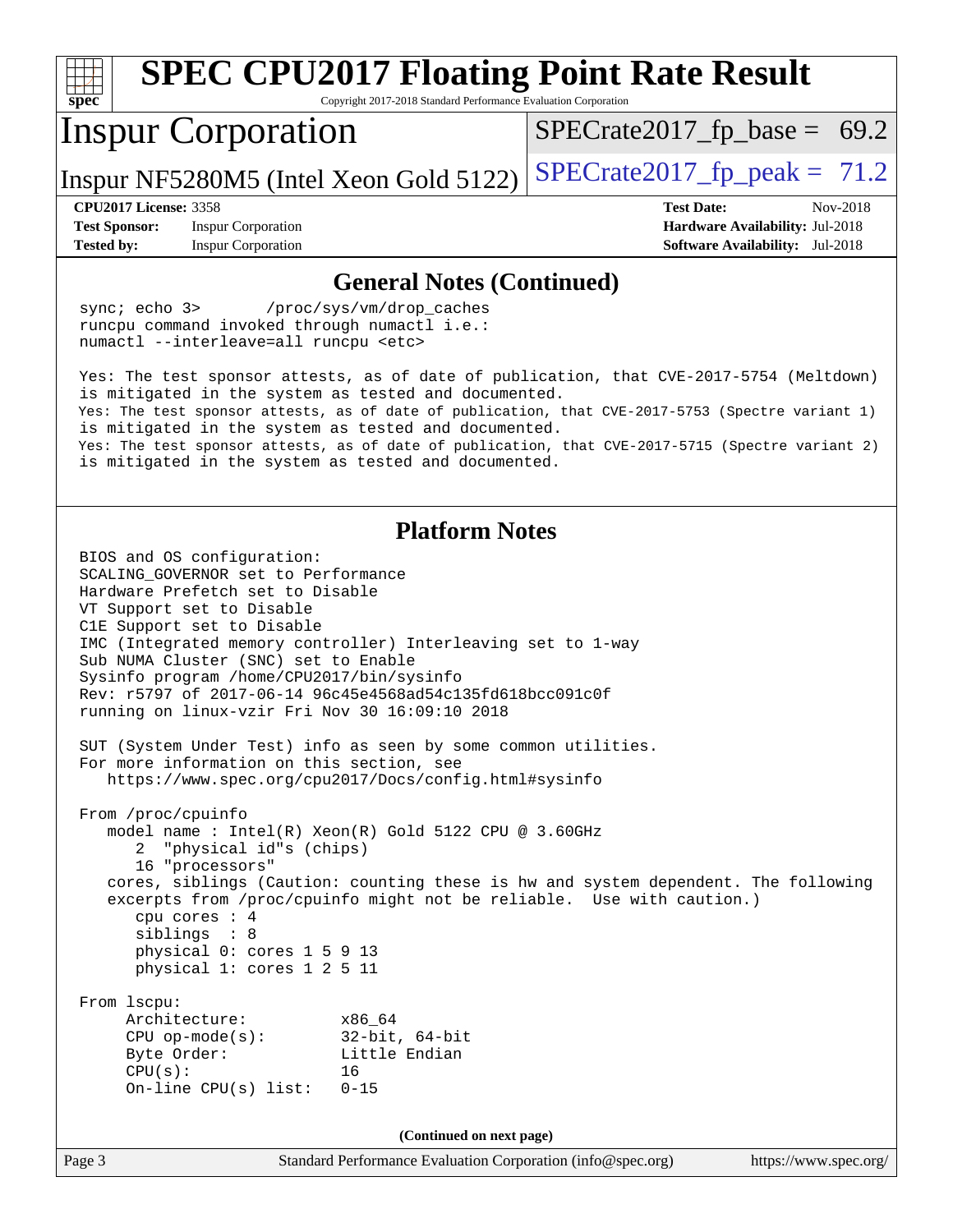#### Page 4 Standard Performance Evaluation Corporation [\(info@spec.org\)](mailto:info@spec.org) <https://www.spec.org/> [spec](http://www.spec.org/)<sup>®</sup> **[SPEC CPU2017 Floating Point Rate Result](http://www.spec.org/auto/cpu2017/Docs/result-fields.html#SPECCPU2017FloatingPointRateResult)** Copyright 2017-2018 Standard Performance Evaluation Corporation Inspur Corporation Inspur NF5280M5 (Intel Xeon Gold 5122)  $SPECrate2017_f$  peak = 71.2  $SPECTate2017_fp\_base = 69.2$ **[CPU2017 License:](http://www.spec.org/auto/cpu2017/Docs/result-fields.html#CPU2017License)** 3358 **[Test Date:](http://www.spec.org/auto/cpu2017/Docs/result-fields.html#TestDate)** Nov-2018 **[Test Sponsor:](http://www.spec.org/auto/cpu2017/Docs/result-fields.html#TestSponsor)** Inspur Corporation **[Hardware Availability:](http://www.spec.org/auto/cpu2017/Docs/result-fields.html#HardwareAvailability)** Jul-2018 **[Tested by:](http://www.spec.org/auto/cpu2017/Docs/result-fields.html#Testedby)** Inspur Corporation **[Software Availability:](http://www.spec.org/auto/cpu2017/Docs/result-fields.html#SoftwareAvailability)** Jul-2018 **[Platform Notes \(Continued\)](http://www.spec.org/auto/cpu2017/Docs/result-fields.html#PlatformNotes)** Thread(s) per core: 2 Core(s) per socket: 4 Socket(s): 2 NUMA node(s): 4 Vendor ID: GenuineIntel CPU family: 6 Model: 85<br>Model name: 1n  $Intel(R)$  Xeon(R) Gold 5122 CPU @ 3.60GHz Stepping: 4 CPU MHz: 3711.740 CPU max MHz: 3700.0000 CPU min MHz: 1200.0000 BogoMIPS: 7200.00 Virtualization: VT-x L1d cache: 32K L1i cache: 32K L2 cache: 1024K L3 cache: 16896K NUMA node0 CPU(s): 0,2,8,10 NUMA node1 CPU(s): 1,3,9,11 NUMA node2 CPU(s): 4,5,12,13 NUMA node3 CPU(s): 6,7,14,15 Flags: fpu vme de pse tsc msr pae mce cx8 apic sep mtrr pge mca cmov pat pse36 clflush dts acpi mmx fxsr sse sse2 ss ht tm pbe syscall nx pdpe1gb rdtscp lm constant\_tsc art arch\_perfmon pebs bts rep\_good nopl xtopology nonstop\_tsc cpuid aperfmperf pni pclmulqdq dtes64 ds\_cpl vmx smx est tm2 ssse3 sdbg fma cx16 xtpr pdcm pcid dca sse4\_1 sse4\_2 x2apic movbe popcnt tsc\_deadline\_timer aes xsave avx f16c rdrand lahf\_lm abm 3dnowprefetch cpuid\_fault epb cat\_l3 cdp\_l3 invpcid\_single pti intel\_ppin mba tpr\_shadow vnmi flexpriority ept vpid fsgsbase tsc\_adjust bmi1 hle avx2 smep bmi2 erms invpcid rtm cqm mpx rdt\_a avx512f avx512dq rdseed adx smap clflushopt clwb intel\_pt avx512cd avx512bw avx512vl xsaveopt xsavec xgetbv1 xsaves cqm\_llc cqm\_occup\_llc cqm\_mbm\_total cqm\_mbm\_local dtherm ida arat pln pts hwp hwp\_act\_window hwp\_epp hwp\_pkg\_req pku ospke /proc/cpuinfo cache data cache size : 16896 KB From numactl --hardware WARNING: a numactl 'node' might or might not correspond to a physical chip. available: 4 nodes (0-3) node 0 cpus: 0 2 8 10 node 0 size: 192016 MB node 0 free: 187042 MB node 1 cpus: 1 3 9 11 node 1 size: 193535 MB node 1 free: 190225 MB node 2 cpus: 4 5 12 13 **(Continued on next page)**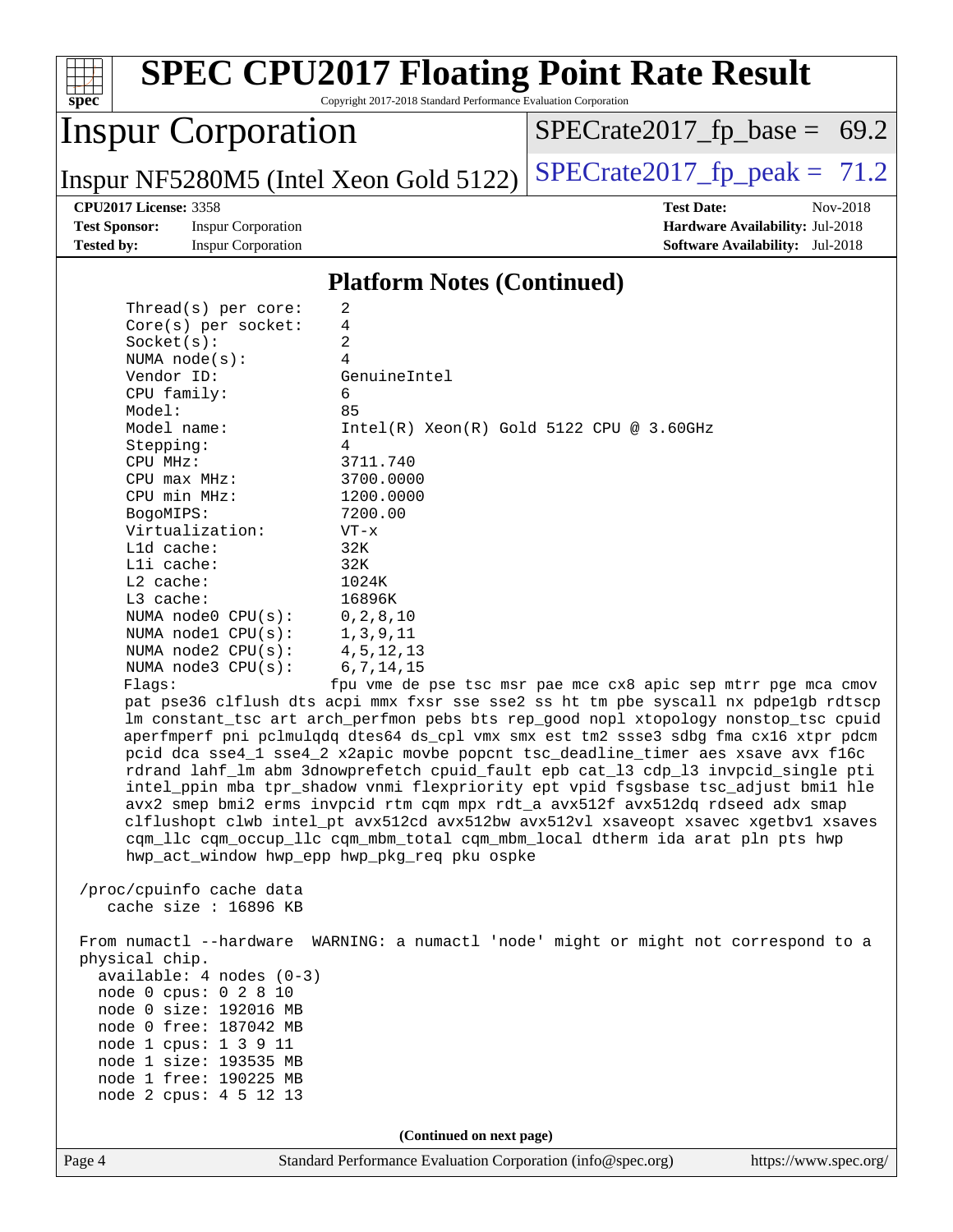| <b>SPEC CPU2017 Floating Point Rate Result</b><br>Copyright 2017-2018 Standard Performance Evaluation Corporation<br>spec <sup>®</sup>                                                                                                                                                                                                                                                                                                                                                                                                                                                                                                                                                                                                                                                                                                                                                                                                                                                                                                                                                                                                                                                                                                                                                                                                                                                          |                                                                           |
|-------------------------------------------------------------------------------------------------------------------------------------------------------------------------------------------------------------------------------------------------------------------------------------------------------------------------------------------------------------------------------------------------------------------------------------------------------------------------------------------------------------------------------------------------------------------------------------------------------------------------------------------------------------------------------------------------------------------------------------------------------------------------------------------------------------------------------------------------------------------------------------------------------------------------------------------------------------------------------------------------------------------------------------------------------------------------------------------------------------------------------------------------------------------------------------------------------------------------------------------------------------------------------------------------------------------------------------------------------------------------------------------------|---------------------------------------------------------------------------|
| <b>Inspur Corporation</b>                                                                                                                                                                                                                                                                                                                                                                                                                                                                                                                                                                                                                                                                                                                                                                                                                                                                                                                                                                                                                                                                                                                                                                                                                                                                                                                                                                       | $SPECrate2017_fp\_base = 69.2$                                            |
| Inspur NF5280M5 (Intel Xeon Gold 5122)                                                                                                                                                                                                                                                                                                                                                                                                                                                                                                                                                                                                                                                                                                                                                                                                                                                                                                                                                                                                                                                                                                                                                                                                                                                                                                                                                          | $SPECTate2017_fp\_peak = 71.2$                                            |
| <b>CPU2017 License: 3358</b>                                                                                                                                                                                                                                                                                                                                                                                                                                                                                                                                                                                                                                                                                                                                                                                                                                                                                                                                                                                                                                                                                                                                                                                                                                                                                                                                                                    | <b>Test Date:</b><br>Nov-2018                                             |
| <b>Test Sponsor:</b><br><b>Inspur Corporation</b><br><b>Tested by:</b><br><b>Inspur Corporation</b>                                                                                                                                                                                                                                                                                                                                                                                                                                                                                                                                                                                                                                                                                                                                                                                                                                                                                                                                                                                                                                                                                                                                                                                                                                                                                             | Hardware Availability: Jul-2018<br><b>Software Availability:</b> Jul-2018 |
|                                                                                                                                                                                                                                                                                                                                                                                                                                                                                                                                                                                                                                                                                                                                                                                                                                                                                                                                                                                                                                                                                                                                                                                                                                                                                                                                                                                                 |                                                                           |
| <b>Platform Notes (Continued)</b>                                                                                                                                                                                                                                                                                                                                                                                                                                                                                                                                                                                                                                                                                                                                                                                                                                                                                                                                                                                                                                                                                                                                                                                                                                                                                                                                                               |                                                                           |
| node 2 size: 193535 MB<br>node 2 free: 190283 MB<br>node 3 cpus: 6 7 14 15<br>node 3 size: 193389 MB<br>node 3 free: 190063 MB<br>node distances:<br>node<br>$\mathbf 0$<br>$\mathbf{1}$<br>2<br>3<br>10 11<br>21 21<br>0 :<br>1:<br>11 10 21 21<br>2:<br>21<br>21 10 11<br>3:<br>21<br>21<br>11<br>10<br>From /proc/meminfo<br>MemTotal:<br>791015572 kB<br>HugePages_Total:<br>0<br>Hugepagesize:<br>2048 kB<br>/usr/bin/lsb_release -d<br>SUSE Linux Enterprise Server 12 SP2<br>From /etc/*release* /etc/*version*<br>SuSE-release:<br>SUSE Linux Enterprise Server 12 (x86_64)<br>$VERSION = 12$<br>$PATCHLEVEL = 2$<br># This file is deprecated and will be removed in a future service pack or release.<br># Please check /etc/os-release for details about this release.<br>os-release:<br>NAME="SLES"<br>VERSION="12-SP2"<br>VERSION_ID="12.2"<br>PRETTY_NAME="SUSE Linux Enterprise Server 12 SP2"<br>ID="sles"<br>$ANSI$ _COLOR=" $0:32$ "<br>CPE_NAME="cpe:/o:suse:sles:12:sp2"<br>uname $-a$ :<br>Linux linux-vzir 4.17.9-69-default #1 SMP Wed Jul 25 10:40:26 CST 2018 x86_64 x86_64<br>x86_64 GNU/Linux<br>run-level 3 Nov 27 11:35 last=5<br>SPEC is set to: /home/CPU2017<br>Filesystem<br>Type Size Used Avail Use% Mounted on<br>/dev/sda4<br>145G 103G<br>42G 71% / home<br>xfs<br>Additional information from dmidecode follows. WARNING: Use caution when you interpret |                                                                           |
|                                                                                                                                                                                                                                                                                                                                                                                                                                                                                                                                                                                                                                                                                                                                                                                                                                                                                                                                                                                                                                                                                                                                                                                                                                                                                                                                                                                                 |                                                                           |
| (Continued on next page)                                                                                                                                                                                                                                                                                                                                                                                                                                                                                                                                                                                                                                                                                                                                                                                                                                                                                                                                                                                                                                                                                                                                                                                                                                                                                                                                                                        |                                                                           |
| Standard Performance Evaluation Corporation (info@spec.org)<br>Page 5                                                                                                                                                                                                                                                                                                                                                                                                                                                                                                                                                                                                                                                                                                                                                                                                                                                                                                                                                                                                                                                                                                                                                                                                                                                                                                                           | https://www.spec.org/                                                     |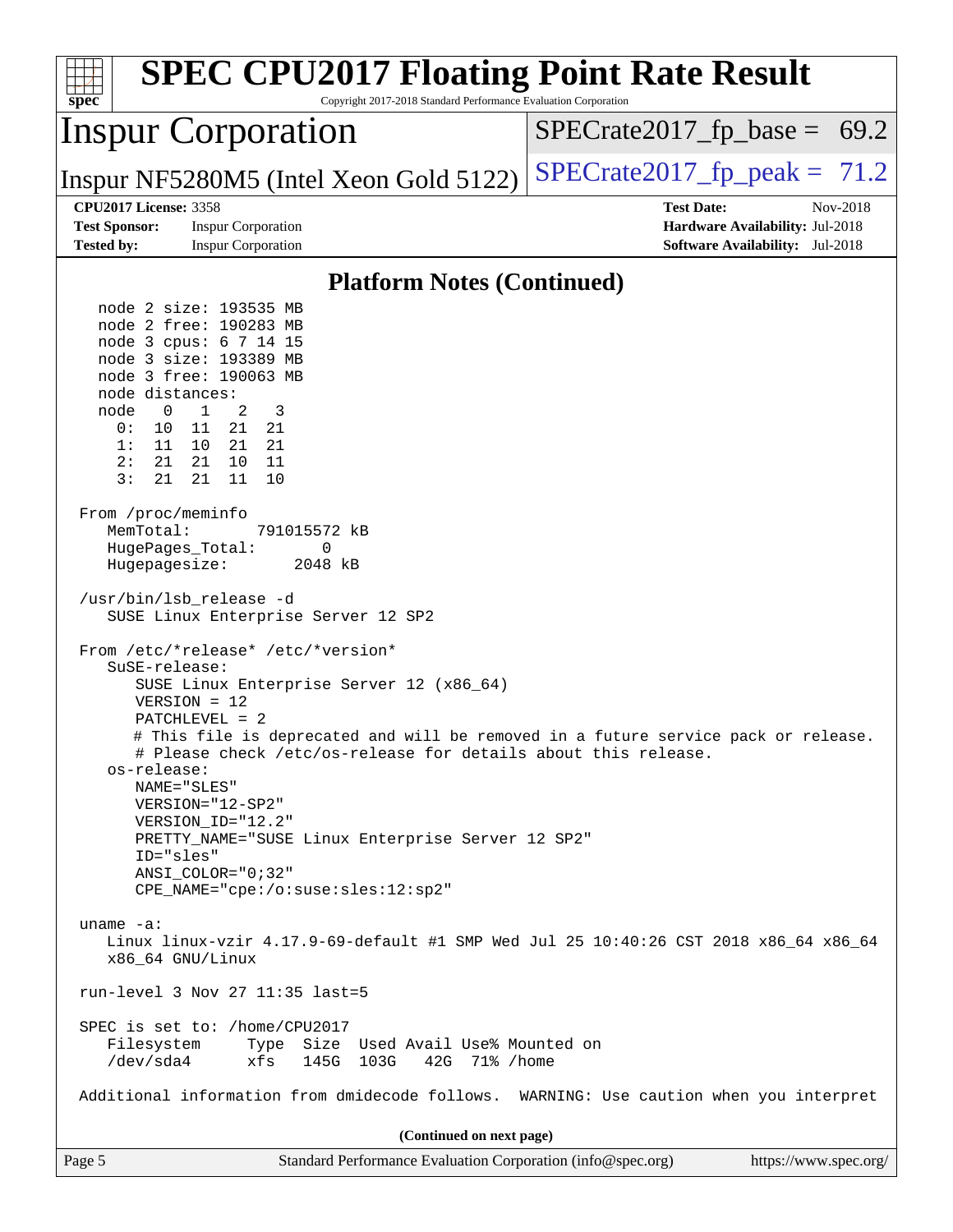| $Spec^*$                     | <b>SPEC CPU2017 Floating Point Rate Result</b><br>Copyright 2017-2018 Standard Performance Evaluation Corporation |                                        |          |  |  |  |  |
|------------------------------|-------------------------------------------------------------------------------------------------------------------|----------------------------------------|----------|--|--|--|--|
|                              | <b>Inspur Corporation</b>                                                                                         | $SPECrate2017_fp\_base = 69.2$         |          |  |  |  |  |
|                              | Inspur NF5280M5 (Intel Xeon Gold 5122)                                                                            | $SPECrate2017_fp\_peak = 71.2$         |          |  |  |  |  |
| <b>CPU2017 License: 3358</b> |                                                                                                                   | <b>Test Date:</b>                      | Nov-2018 |  |  |  |  |
| <b>Test Sponsor:</b>         | <b>Inspur Corporation</b>                                                                                         | Hardware Availability: Jul-2018        |          |  |  |  |  |
| <b>Tested by:</b>            | <b>Inspur Corporation</b>                                                                                         | <b>Software Availability:</b> Jul-2018 |          |  |  |  |  |

#### **[Platform Notes \(Continued\)](http://www.spec.org/auto/cpu2017/Docs/result-fields.html#PlatformNotes)**

 this section. The 'dmidecode' program reads system data which is "intended to allow hardware to be accurately determined", but the intent may not be met, as there are frequent changes to hardware, firmware, and the "DMTF SMBIOS" standard. BIOS Inspur 4.0.4 07/19/2018 Memory:

24x Samsung M393A4K40CB2-CTD 32 GB 2 rank 2666

(End of data from sysinfo program)

### **[Compiler Version Notes](http://www.spec.org/auto/cpu2017/Docs/result-fields.html#CompilerVersionNotes)**

| 519.1bm_ $r$ (base) 538.imagick_ $r$ (base, peak) 544.nab_ $r$ (base)<br>CC.                                               |  |  |  |  |  |
|----------------------------------------------------------------------------------------------------------------------------|--|--|--|--|--|
| icc (ICC) 18.0.0 20170811<br>Copyright (C) 1985-2017 Intel Corporation. All rights reserved.                               |  |  |  |  |  |
|                                                                                                                            |  |  |  |  |  |
| 519.1bm $r(\text{peak})$ 544.nab $r(\text{peak})$<br>CC.                                                                   |  |  |  |  |  |
| icc (ICC) 18.0.0 20170811<br>Copyright (C) 1985-2017 Intel Corporation. All rights reserved.                               |  |  |  |  |  |
|                                                                                                                            |  |  |  |  |  |
| CXXC 508.namd_r(base) 510.parest_r(base)                                                                                   |  |  |  |  |  |
| icpc (ICC) 18.0.0 20170811<br>Copyright (C) 1985-2017 Intel Corporation. All rights reserved.                              |  |  |  |  |  |
|                                                                                                                            |  |  |  |  |  |
| CXXC 508.namd_r(peak) 510.parest_r(peak)                                                                                   |  |  |  |  |  |
| icpc (ICC) 18.0.0 20170811<br>Copyright (C) 1985-2017 Intel Corporation. All rights reserved.                              |  |  |  |  |  |
| -------------------------<br>511.povray_r(base) 526.blender_r(base)<br>CC.                                                 |  |  |  |  |  |
| icpc (ICC) 18.0.0 20170811<br>Copyright (C) 1985-2017 Intel Corporation. All rights reserved.<br>icc (ICC) 18.0.0 20170811 |  |  |  |  |  |
| Copyright (C) 1985-2017 Intel Corporation. All rights reserved.                                                            |  |  |  |  |  |
| (Continued on next page)                                                                                                   |  |  |  |  |  |

Page 6 Standard Performance Evaluation Corporation [\(info@spec.org\)](mailto:info@spec.org) <https://www.spec.org/>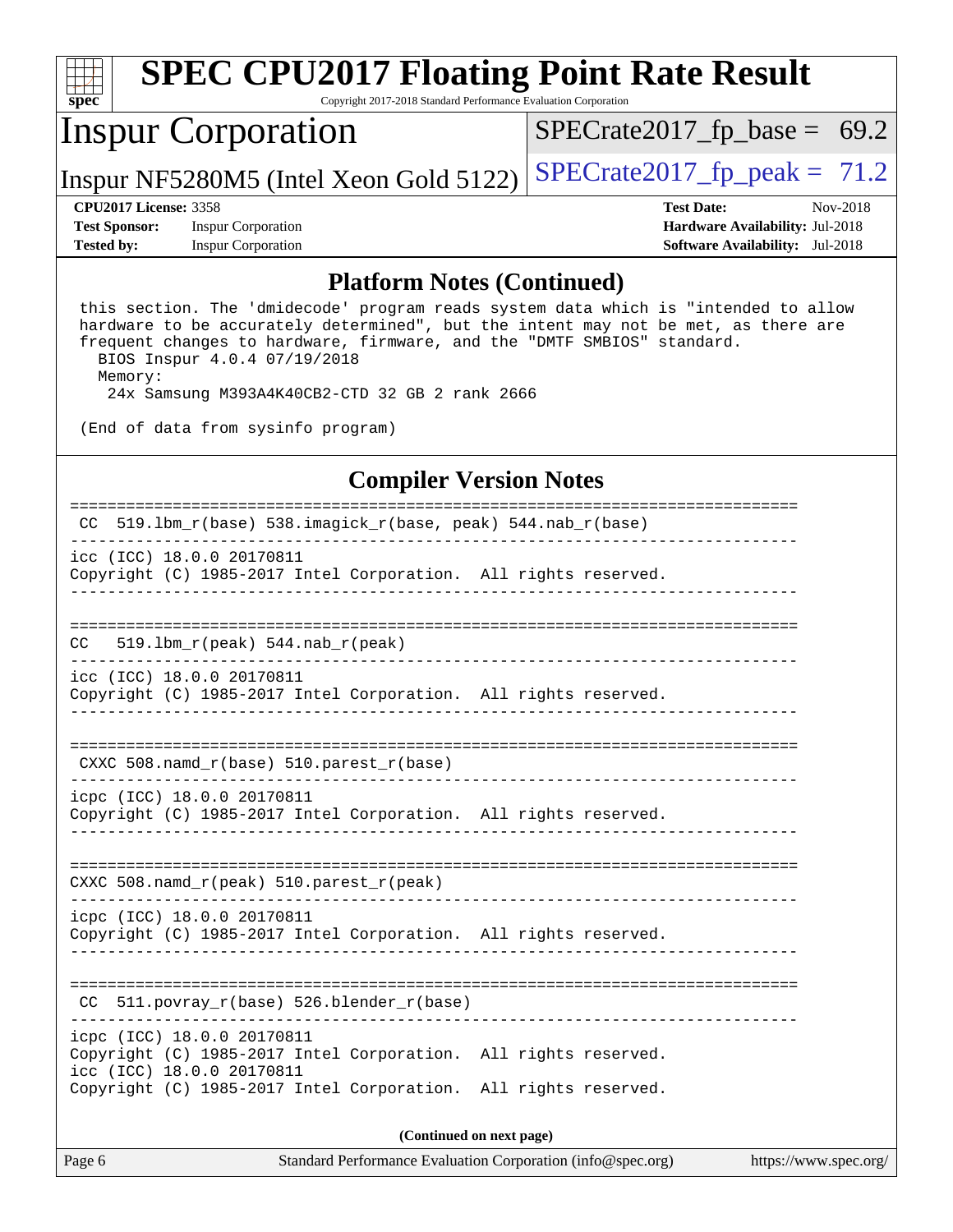| <b>SPEC CPU2017 Floating Point Rate Result</b><br>$spec^*$<br>Copyright 2017-2018 Standard Performance Evaluation Corporation |                                                                  |  |  |  |  |
|-------------------------------------------------------------------------------------------------------------------------------|------------------------------------------------------------------|--|--|--|--|
| <b>Inspur Corporation</b>                                                                                                     | $SPECrate2017_fp\_base = 69.2$                                   |  |  |  |  |
| Inspur NF5280M5 (Intel Xeon Gold 5122)                                                                                        | $SPECTate2017$ _fp_peak = 71.2                                   |  |  |  |  |
| <b>CPU2017 License: 3358</b><br><b>Test Sponsor:</b><br><b>Inspur Corporation</b>                                             | <b>Test Date:</b><br>Nov-2018<br>Hardware Availability: Jul-2018 |  |  |  |  |
| <b>Tested by:</b><br><b>Inspur Corporation</b>                                                                                | <b>Software Availability:</b> Jul-2018                           |  |  |  |  |
| <b>Compiler Version Notes (Continued)</b>                                                                                     |                                                                  |  |  |  |  |
|                                                                                                                               |                                                                  |  |  |  |  |
| 511.povray_r(peak) 526.blender_r(peak)<br>CC.                                                                                 |                                                                  |  |  |  |  |
| icpc (ICC) 18.0.0 20170811<br>Copyright (C) 1985-2017 Intel Corporation. All rights reserved.                                 |                                                                  |  |  |  |  |
| icc (ICC) 18.0.0 20170811<br>Copyright (C) 1985-2017 Intel Corporation. All rights reserved.                                  |                                                                  |  |  |  |  |
|                                                                                                                               |                                                                  |  |  |  |  |
|                                                                                                                               | ====================================                             |  |  |  |  |
| FC 507.cactuBSSN r(base)                                                                                                      |                                                                  |  |  |  |  |
| icpc (ICC) 18.0.0 20170811<br>Copyright (C) 1985-2017 Intel Corporation. All rights reserved.                                 |                                                                  |  |  |  |  |
| icc (ICC) 18.0.0 20170811<br>Copyright (C) 1985-2017 Intel Corporation.                                                       | All rights reserved.                                             |  |  |  |  |
| ifort (IFORT) 18.0.0 20170811<br>Copyright (C) 1985-2017 Intel Corporation. All rights reserved.                              |                                                                  |  |  |  |  |
|                                                                                                                               |                                                                  |  |  |  |  |
| 507.cactuBSSN_r(peak)<br>FC                                                                                                   |                                                                  |  |  |  |  |
| icpc (ICC) 18.0.0 20170811                                                                                                    |                                                                  |  |  |  |  |
| Copyright (C) 1985-2017 Intel Corporation. All rights reserved.<br>icc (ICC) 18.0.0 20170811                                  |                                                                  |  |  |  |  |
| Copyright (C) 1985-2017 Intel Corporation. All rights reserved.<br>ifort (IFORT) 18.0.0 20170811                              |                                                                  |  |  |  |  |
| Copyright (C) 1985-2017 Intel Corporation. All rights reserved.                                                               |                                                                  |  |  |  |  |
|                                                                                                                               |                                                                  |  |  |  |  |
| FC 503.bwaves_r(base, peak) 549.fotonik3d_r(base, peak) 554.roms_r(base)                                                      |                                                                  |  |  |  |  |
| ifort (IFORT) 18.0.0 20170811                                                                                                 |                                                                  |  |  |  |  |
| Copyright (C) 1985-2017 Intel Corporation. All rights reserved.                                                               |                                                                  |  |  |  |  |
| FC<br>$554.rows_r (peak)$                                                                                                     |                                                                  |  |  |  |  |
| ifort (IFORT) 18.0.0 20170811                                                                                                 |                                                                  |  |  |  |  |
| Copyright (C) 1985-2017 Intel Corporation. All rights reserved.                                                               |                                                                  |  |  |  |  |
|                                                                                                                               |                                                                  |  |  |  |  |
| (Continued on next page)                                                                                                      |                                                                  |  |  |  |  |
| Page 7<br>Standard Performance Evaluation Corporation (info@spec.org)                                                         | https://www.spec.org/                                            |  |  |  |  |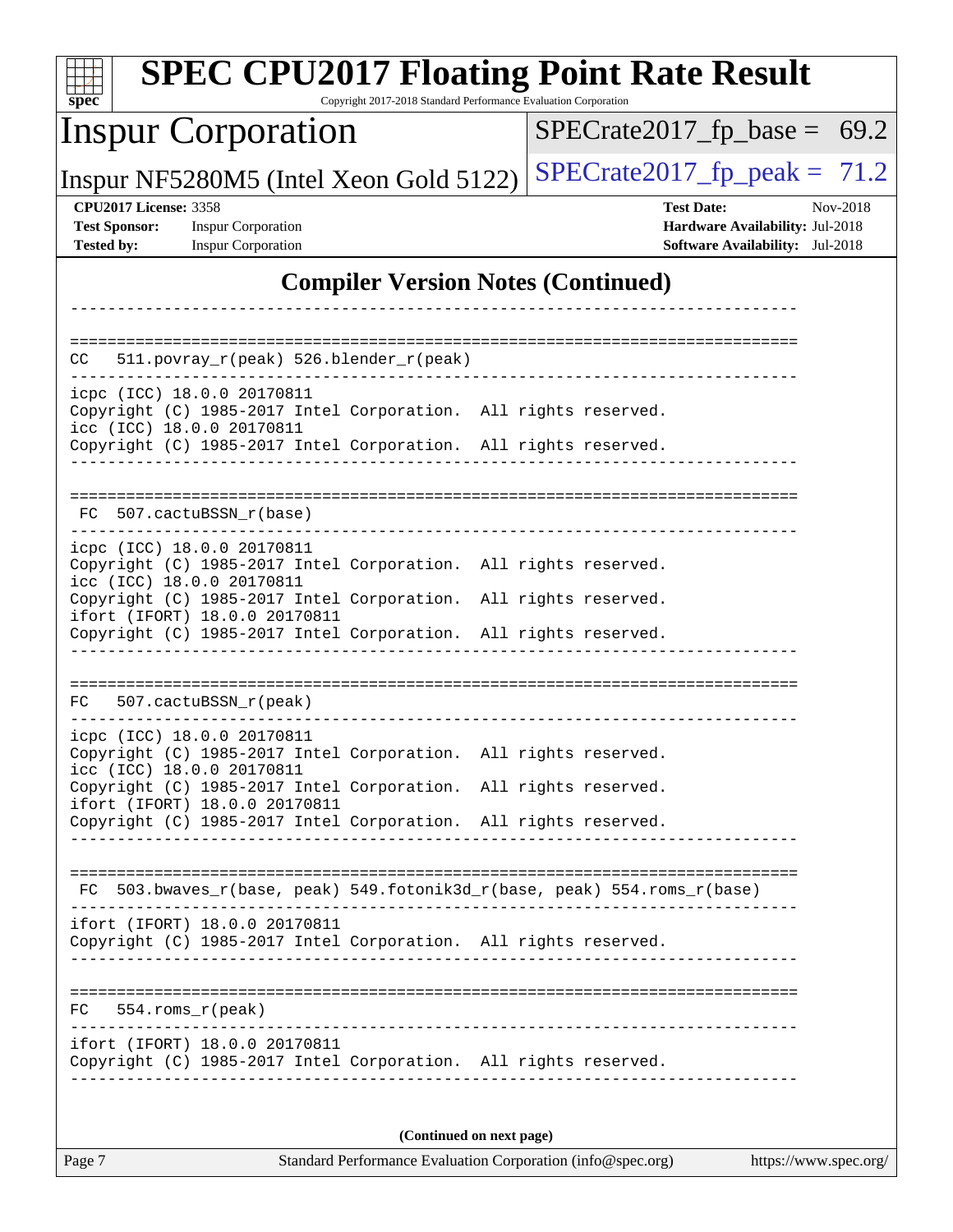| $\mathbf{Spec}^*$                                                                                                                   | Copyright 2017-2018 Standard Performance Evaluation Corporation | <b>SPEC CPU2017 Floating Point Rate Result</b>                                                      |
|-------------------------------------------------------------------------------------------------------------------------------------|-----------------------------------------------------------------|-----------------------------------------------------------------------------------------------------|
| <b>Inspur Corporation</b>                                                                                                           |                                                                 | $SPECrate2017_fp\_base = 69.2$                                                                      |
|                                                                                                                                     | Inspur NF5280M5 (Intel Xeon Gold 5122)                          | $SPECTate2017$ _fp_peak = 71.2                                                                      |
| <b>CPU2017 License: 3358</b><br><b>Test Sponsor:</b><br><b>Inspur Corporation</b><br><b>Tested by:</b><br><b>Inspur Corporation</b> |                                                                 | <b>Test Date:</b><br>Nov-2018<br>Hardware Availability: Jul-2018<br>Software Availability: Jul-2018 |
|                                                                                                                                     | <b>Compiler Version Notes (Continued)</b>                       |                                                                                                     |
| CC                                                                                                                                  | $521.wrf_r(base)$ 527.cam4_r(base)                              |                                                                                                     |
| ifort (IFORT) 18.0.0 20170811<br>icc (ICC) 18.0.0 20170811                                                                          | Copyright (C) 1985-2017 Intel Corporation. All rights reserved. |                                                                                                     |
|                                                                                                                                     | Copyright (C) 1985-2017 Intel Corporation. All rights reserved. |                                                                                                     |
| CC                                                                                                                                  | 521.wrf $r(\text{peak})$ 527.cam4 $r(\text{peak})$              |                                                                                                     |
| ifort (IFORT) 18.0.0 20170811<br>icc (ICC) 18.0.0 20170811                                                                          | Copyright (C) 1985-2017 Intel Corporation. All rights reserved. |                                                                                                     |
|                                                                                                                                     | Copyright (C) 1985-2017 Intel Corporation. All rights reserved. |                                                                                                     |
|                                                                                                                                     |                                                                 |                                                                                                     |

# **[Base Compiler Invocation](http://www.spec.org/auto/cpu2017/Docs/result-fields.html#BaseCompilerInvocation)**

[C benchmarks](http://www.spec.org/auto/cpu2017/Docs/result-fields.html#Cbenchmarks): [icc](http://www.spec.org/cpu2017/results/res2018q4/cpu2017-20181211-10287.flags.html#user_CCbase_intel_icc_18.0_66fc1ee009f7361af1fbd72ca7dcefbb700085f36577c54f309893dd4ec40d12360134090235512931783d35fd58c0460139e722d5067c5574d8eaf2b3e37e92)

[C++ benchmarks:](http://www.spec.org/auto/cpu2017/Docs/result-fields.html#CXXbenchmarks) [icpc](http://www.spec.org/cpu2017/results/res2018q4/cpu2017-20181211-10287.flags.html#user_CXXbase_intel_icpc_18.0_c510b6838c7f56d33e37e94d029a35b4a7bccf4766a728ee175e80a419847e808290a9b78be685c44ab727ea267ec2f070ec5dc83b407c0218cded6866a35d07)

[Fortran benchmarks](http://www.spec.org/auto/cpu2017/Docs/result-fields.html#Fortranbenchmarks): [ifort](http://www.spec.org/cpu2017/results/res2018q4/cpu2017-20181211-10287.flags.html#user_FCbase_intel_ifort_18.0_8111460550e3ca792625aed983ce982f94888b8b503583aa7ba2b8303487b4d8a21a13e7191a45c5fd58ff318f48f9492884d4413fa793fd88dd292cad7027ca)

[Benchmarks using both Fortran and C](http://www.spec.org/auto/cpu2017/Docs/result-fields.html#BenchmarksusingbothFortranandC): [ifort](http://www.spec.org/cpu2017/results/res2018q4/cpu2017-20181211-10287.flags.html#user_CC_FCbase_intel_ifort_18.0_8111460550e3ca792625aed983ce982f94888b8b503583aa7ba2b8303487b4d8a21a13e7191a45c5fd58ff318f48f9492884d4413fa793fd88dd292cad7027ca) [icc](http://www.spec.org/cpu2017/results/res2018q4/cpu2017-20181211-10287.flags.html#user_CC_FCbase_intel_icc_18.0_66fc1ee009f7361af1fbd72ca7dcefbb700085f36577c54f309893dd4ec40d12360134090235512931783d35fd58c0460139e722d5067c5574d8eaf2b3e37e92)

[Benchmarks using both C and C++](http://www.spec.org/auto/cpu2017/Docs/result-fields.html#BenchmarksusingbothCandCXX): [icpc](http://www.spec.org/cpu2017/results/res2018q4/cpu2017-20181211-10287.flags.html#user_CC_CXXbase_intel_icpc_18.0_c510b6838c7f56d33e37e94d029a35b4a7bccf4766a728ee175e80a419847e808290a9b78be685c44ab727ea267ec2f070ec5dc83b407c0218cded6866a35d07) [icc](http://www.spec.org/cpu2017/results/res2018q4/cpu2017-20181211-10287.flags.html#user_CC_CXXbase_intel_icc_18.0_66fc1ee009f7361af1fbd72ca7dcefbb700085f36577c54f309893dd4ec40d12360134090235512931783d35fd58c0460139e722d5067c5574d8eaf2b3e37e92)

[Benchmarks using Fortran, C, and C++:](http://www.spec.org/auto/cpu2017/Docs/result-fields.html#BenchmarksusingFortranCandCXX) [icpc](http://www.spec.org/cpu2017/results/res2018q4/cpu2017-20181211-10287.flags.html#user_CC_CXX_FCbase_intel_icpc_18.0_c510b6838c7f56d33e37e94d029a35b4a7bccf4766a728ee175e80a419847e808290a9b78be685c44ab727ea267ec2f070ec5dc83b407c0218cded6866a35d07) [icc](http://www.spec.org/cpu2017/results/res2018q4/cpu2017-20181211-10287.flags.html#user_CC_CXX_FCbase_intel_icc_18.0_66fc1ee009f7361af1fbd72ca7dcefbb700085f36577c54f309893dd4ec40d12360134090235512931783d35fd58c0460139e722d5067c5574d8eaf2b3e37e92) [ifort](http://www.spec.org/cpu2017/results/res2018q4/cpu2017-20181211-10287.flags.html#user_CC_CXX_FCbase_intel_ifort_18.0_8111460550e3ca792625aed983ce982f94888b8b503583aa7ba2b8303487b4d8a21a13e7191a45c5fd58ff318f48f9492884d4413fa793fd88dd292cad7027ca)

### **[Base Portability Flags](http://www.spec.org/auto/cpu2017/Docs/result-fields.html#BasePortabilityFlags)**

 503.bwaves\_r: [-DSPEC\\_LP64](http://www.spec.org/cpu2017/results/res2018q4/cpu2017-20181211-10287.flags.html#suite_basePORTABILITY503_bwaves_r_DSPEC_LP64) 507.cactuBSSN\_r: [-DSPEC\\_LP64](http://www.spec.org/cpu2017/results/res2018q4/cpu2017-20181211-10287.flags.html#suite_basePORTABILITY507_cactuBSSN_r_DSPEC_LP64) 508.namd\_r: [-DSPEC\\_LP64](http://www.spec.org/cpu2017/results/res2018q4/cpu2017-20181211-10287.flags.html#suite_basePORTABILITY508_namd_r_DSPEC_LP64)

**(Continued on next page)**

Page 8 Standard Performance Evaluation Corporation [\(info@spec.org\)](mailto:info@spec.org) <https://www.spec.org/>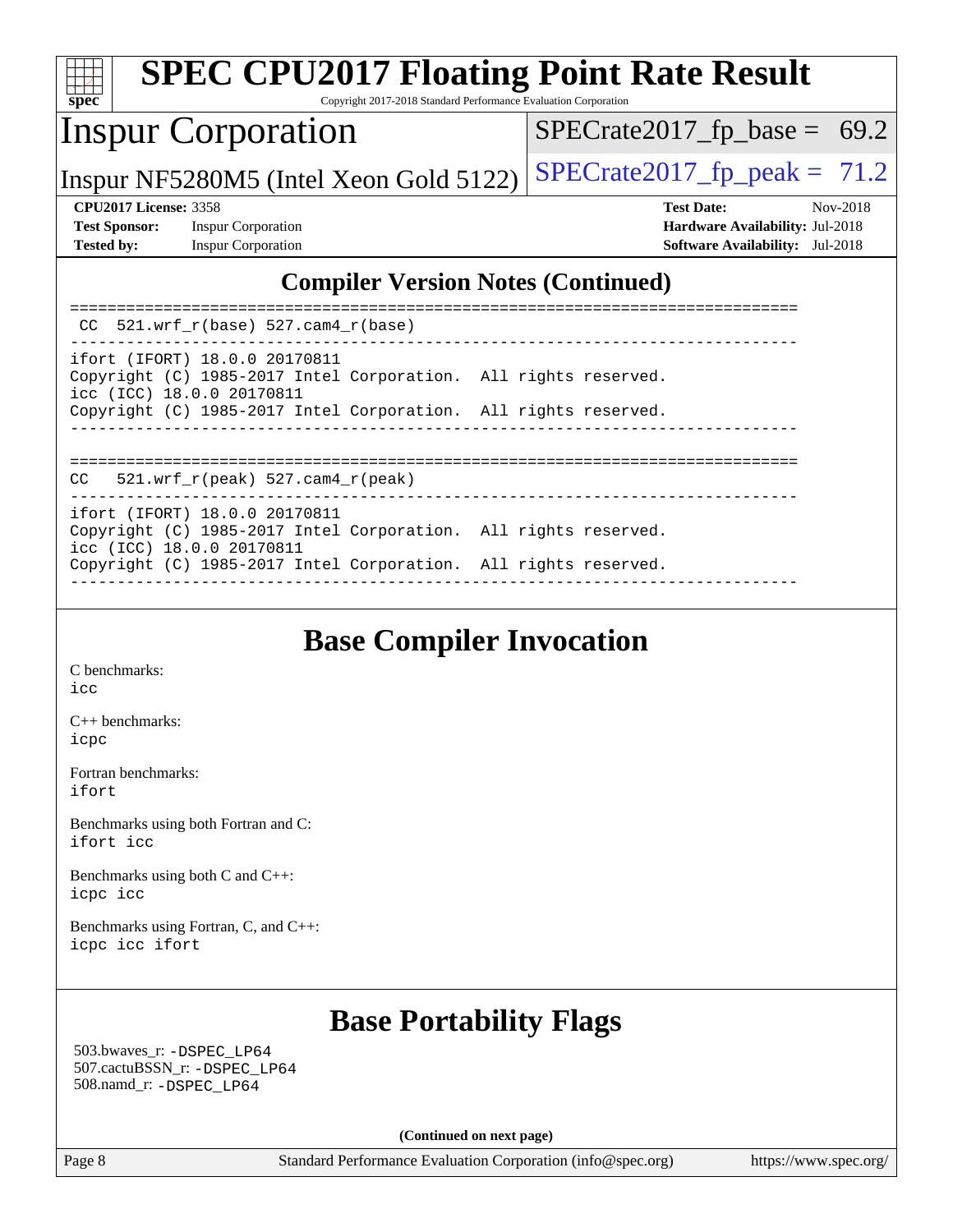

 $-m64 - std= c11$  $-m64 - std= c11$ 

**(Continued on next page)**

Page 9 Standard Performance Evaluation Corporation [\(info@spec.org\)](mailto:info@spec.org) <https://www.spec.org/>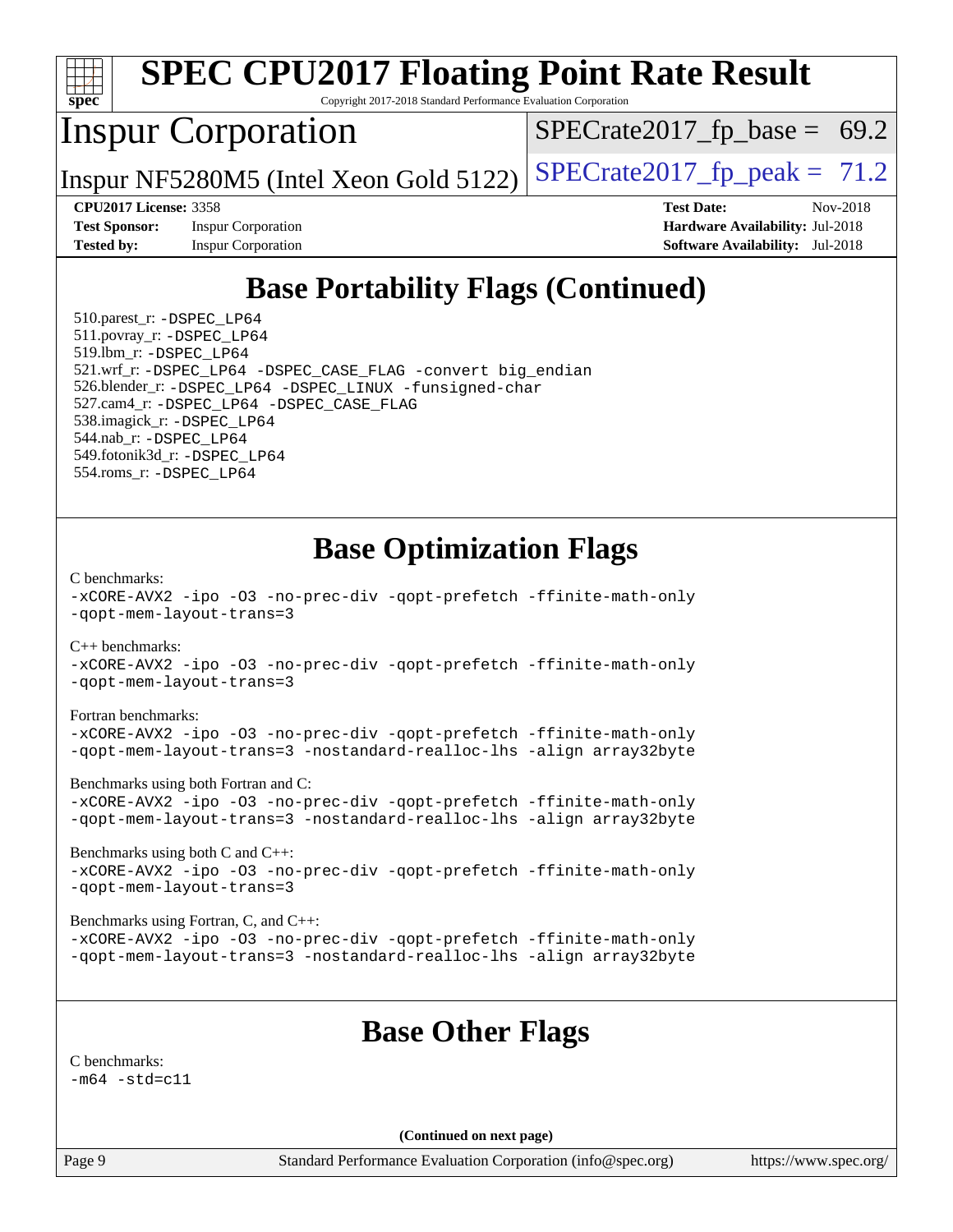| <b>SPEC CPU2017 Floating Point Rate Result</b><br>spec <sup>®</sup><br>Copyright 2017-2018 Standard Performance Evaluation Corporation |                                        |                                        |  |  |  |  |
|----------------------------------------------------------------------------------------------------------------------------------------|----------------------------------------|----------------------------------------|--|--|--|--|
|                                                                                                                                        | Inspur Corporation                     | $SPECTate2017_fp\_base = 69.2$         |  |  |  |  |
|                                                                                                                                        | Inspur NF5280M5 (Intel Xeon Gold 5122) | $SPECrate2017_fp\_peak = 71.2$         |  |  |  |  |
| <b>CPU2017 License: 3358</b>                                                                                                           |                                        | Nov-2018<br><b>Test Date:</b>          |  |  |  |  |
| <b>Test Sponsor:</b><br><b>Inspur Corporation</b>                                                                                      |                                        | <b>Hardware Availability: Jul-2018</b> |  |  |  |  |
| <b>Tested by:</b>                                                                                                                      | <b>Inspur Corporation</b>              | <b>Software Availability:</b> Jul-2018 |  |  |  |  |
| $C_{++}$ benchmarks:                                                                                                                   | <b>Base Other Flags (Continued)</b>    |                                        |  |  |  |  |

[-m64](http://www.spec.org/cpu2017/results/res2018q4/cpu2017-20181211-10287.flags.html#user_CXXbase_intel_intel64_18.0_af43caccfc8ded86e7699f2159af6efc7655f51387b94da716254467f3c01020a5059329e2569e4053f409e7c9202a7efc638f7a6d1ffb3f52dea4a3e31d82ab)

[Fortran benchmarks](http://www.spec.org/auto/cpu2017/Docs/result-fields.html#Fortranbenchmarks): [-m64](http://www.spec.org/cpu2017/results/res2018q4/cpu2017-20181211-10287.flags.html#user_FCbase_intel_intel64_18.0_af43caccfc8ded86e7699f2159af6efc7655f51387b94da716254467f3c01020a5059329e2569e4053f409e7c9202a7efc638f7a6d1ffb3f52dea4a3e31d82ab)

[Benchmarks using both Fortran and C](http://www.spec.org/auto/cpu2017/Docs/result-fields.html#BenchmarksusingbothFortranandC): [-m64](http://www.spec.org/cpu2017/results/res2018q4/cpu2017-20181211-10287.flags.html#user_CC_FCbase_intel_intel64_18.0_af43caccfc8ded86e7699f2159af6efc7655f51387b94da716254467f3c01020a5059329e2569e4053f409e7c9202a7efc638f7a6d1ffb3f52dea4a3e31d82ab) [-std=c11](http://www.spec.org/cpu2017/results/res2018q4/cpu2017-20181211-10287.flags.html#user_CC_FCbase_intel_compiler_c11_mode_0e1c27790398a4642dfca32ffe6c27b5796f9c2d2676156f2e42c9c44eaad0c049b1cdb667a270c34d979996257aeb8fc440bfb01818dbc9357bd9d174cb8524)

[Benchmarks using both C and C++](http://www.spec.org/auto/cpu2017/Docs/result-fields.html#BenchmarksusingbothCandCXX): [-m64](http://www.spec.org/cpu2017/results/res2018q4/cpu2017-20181211-10287.flags.html#user_CC_CXXbase_intel_intel64_18.0_af43caccfc8ded86e7699f2159af6efc7655f51387b94da716254467f3c01020a5059329e2569e4053f409e7c9202a7efc638f7a6d1ffb3f52dea4a3e31d82ab) [-std=c11](http://www.spec.org/cpu2017/results/res2018q4/cpu2017-20181211-10287.flags.html#user_CC_CXXbase_intel_compiler_c11_mode_0e1c27790398a4642dfca32ffe6c27b5796f9c2d2676156f2e42c9c44eaad0c049b1cdb667a270c34d979996257aeb8fc440bfb01818dbc9357bd9d174cb8524)

[Benchmarks using Fortran, C, and C++:](http://www.spec.org/auto/cpu2017/Docs/result-fields.html#BenchmarksusingFortranCandCXX)  $-m64$   $-std=cl1$ 

## **[Peak Compiler Invocation](http://www.spec.org/auto/cpu2017/Docs/result-fields.html#PeakCompilerInvocation)**

[C benchmarks](http://www.spec.org/auto/cpu2017/Docs/result-fields.html#Cbenchmarks): [icc](http://www.spec.org/cpu2017/results/res2018q4/cpu2017-20181211-10287.flags.html#user_CCpeak_intel_icc_18.0_66fc1ee009f7361af1fbd72ca7dcefbb700085f36577c54f309893dd4ec40d12360134090235512931783d35fd58c0460139e722d5067c5574d8eaf2b3e37e92)

[C++ benchmarks:](http://www.spec.org/auto/cpu2017/Docs/result-fields.html#CXXbenchmarks) [icpc](http://www.spec.org/cpu2017/results/res2018q4/cpu2017-20181211-10287.flags.html#user_CXXpeak_intel_icpc_18.0_c510b6838c7f56d33e37e94d029a35b4a7bccf4766a728ee175e80a419847e808290a9b78be685c44ab727ea267ec2f070ec5dc83b407c0218cded6866a35d07)

[Fortran benchmarks](http://www.spec.org/auto/cpu2017/Docs/result-fields.html#Fortranbenchmarks): [ifort](http://www.spec.org/cpu2017/results/res2018q4/cpu2017-20181211-10287.flags.html#user_FCpeak_intel_ifort_18.0_8111460550e3ca792625aed983ce982f94888b8b503583aa7ba2b8303487b4d8a21a13e7191a45c5fd58ff318f48f9492884d4413fa793fd88dd292cad7027ca)

[Benchmarks using both Fortran and C](http://www.spec.org/auto/cpu2017/Docs/result-fields.html#BenchmarksusingbothFortranandC): [ifort](http://www.spec.org/cpu2017/results/res2018q4/cpu2017-20181211-10287.flags.html#user_CC_FCpeak_intel_ifort_18.0_8111460550e3ca792625aed983ce982f94888b8b503583aa7ba2b8303487b4d8a21a13e7191a45c5fd58ff318f48f9492884d4413fa793fd88dd292cad7027ca) [icc](http://www.spec.org/cpu2017/results/res2018q4/cpu2017-20181211-10287.flags.html#user_CC_FCpeak_intel_icc_18.0_66fc1ee009f7361af1fbd72ca7dcefbb700085f36577c54f309893dd4ec40d12360134090235512931783d35fd58c0460139e722d5067c5574d8eaf2b3e37e92)

[Benchmarks using both C and C++](http://www.spec.org/auto/cpu2017/Docs/result-fields.html#BenchmarksusingbothCandCXX): [icpc](http://www.spec.org/cpu2017/results/res2018q4/cpu2017-20181211-10287.flags.html#user_CC_CXXpeak_intel_icpc_18.0_c510b6838c7f56d33e37e94d029a35b4a7bccf4766a728ee175e80a419847e808290a9b78be685c44ab727ea267ec2f070ec5dc83b407c0218cded6866a35d07) [icc](http://www.spec.org/cpu2017/results/res2018q4/cpu2017-20181211-10287.flags.html#user_CC_CXXpeak_intel_icc_18.0_66fc1ee009f7361af1fbd72ca7dcefbb700085f36577c54f309893dd4ec40d12360134090235512931783d35fd58c0460139e722d5067c5574d8eaf2b3e37e92)

[Benchmarks using Fortran, C, and C++:](http://www.spec.org/auto/cpu2017/Docs/result-fields.html#BenchmarksusingFortranCandCXX) [icpc](http://www.spec.org/cpu2017/results/res2018q4/cpu2017-20181211-10287.flags.html#user_CC_CXX_FCpeak_intel_icpc_18.0_c510b6838c7f56d33e37e94d029a35b4a7bccf4766a728ee175e80a419847e808290a9b78be685c44ab727ea267ec2f070ec5dc83b407c0218cded6866a35d07) [icc](http://www.spec.org/cpu2017/results/res2018q4/cpu2017-20181211-10287.flags.html#user_CC_CXX_FCpeak_intel_icc_18.0_66fc1ee009f7361af1fbd72ca7dcefbb700085f36577c54f309893dd4ec40d12360134090235512931783d35fd58c0460139e722d5067c5574d8eaf2b3e37e92) [ifort](http://www.spec.org/cpu2017/results/res2018q4/cpu2017-20181211-10287.flags.html#user_CC_CXX_FCpeak_intel_ifort_18.0_8111460550e3ca792625aed983ce982f94888b8b503583aa7ba2b8303487b4d8a21a13e7191a45c5fd58ff318f48f9492884d4413fa793fd88dd292cad7027ca)

# **[Peak Portability Flags](http://www.spec.org/auto/cpu2017/Docs/result-fields.html#PeakPortabilityFlags)**

Same as Base Portability Flags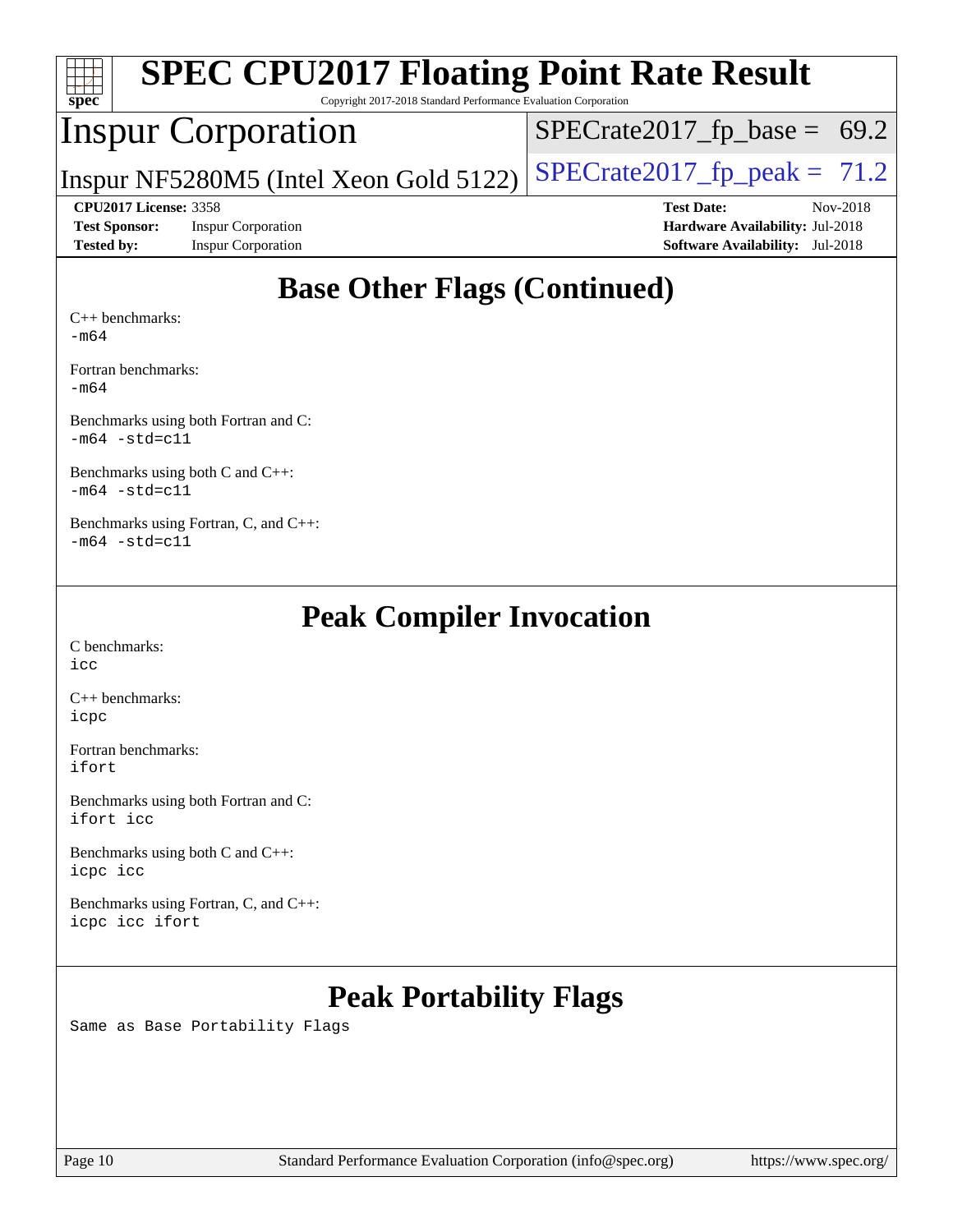| <b>SPEC CPU2017 Floating Point Rate Result</b><br>Copyright 2017-2018 Standard Performance Evaluation Corporation<br>$spec^*$                                                                                              |                                                                                                            |  |  |  |  |  |
|----------------------------------------------------------------------------------------------------------------------------------------------------------------------------------------------------------------------------|------------------------------------------------------------------------------------------------------------|--|--|--|--|--|
| <b>Inspur Corporation</b>                                                                                                                                                                                                  | $SPECrate2017_fp\_base = 69.2$                                                                             |  |  |  |  |  |
| Inspur NF5280M5 (Intel Xeon Gold 5122)                                                                                                                                                                                     | $SPECrate2017_fp\_peak = 71.2$                                                                             |  |  |  |  |  |
| <b>CPU2017 License: 3358</b><br><b>Test Sponsor:</b><br><b>Inspur Corporation</b><br><b>Tested by:</b><br><b>Inspur Corporation</b>                                                                                        | <b>Test Date:</b><br>Nov-2018<br>Hardware Availability: Jul-2018<br><b>Software Availability:</b> Jul-2018 |  |  |  |  |  |
| <b>Peak Optimization Flags</b>                                                                                                                                                                                             |                                                                                                            |  |  |  |  |  |
| C benchmarks:                                                                                                                                                                                                              |                                                                                                            |  |  |  |  |  |
| $519$ .lbm_r: -prof-gen(pass 1) -prof-use(pass 2) -ipo -xCORE-AVX2 -03<br>-no-prec-div -qopt-prefetch -ffinite-math-only<br>-gopt-mem-layout-trans=3                                                                       |                                                                                                            |  |  |  |  |  |
| 538.imagick_r: -xCORE-AVX2 -ipo -03 -no-prec-div -qopt-prefetch<br>-ffinite-math-only -qopt-mem-layout-trans=3                                                                                                             |                                                                                                            |  |  |  |  |  |
| $544.nab_r$ : Same as $519.lbm_r$                                                                                                                                                                                          |                                                                                                            |  |  |  |  |  |
| $C++$ benchmarks:<br>$-prof-gen(pass 1) -prof-use(pass 2) -ipo -xCORE-AVX2 -O3$<br>-no-prec-div -qopt-prefetch -ffinite-math-only<br>-qopt-mem-layout-trans=3                                                              |                                                                                                            |  |  |  |  |  |
| Fortran benchmarks:                                                                                                                                                                                                        |                                                                                                            |  |  |  |  |  |
| 503.bwaves_r:-xCORE-AVX2 -ipo -03 -no-prec-div -qopt-prefetch<br>-ffinite-math-only -qopt-mem-layout-trans=3<br>-nostandard-realloc-lhs -align array32byte                                                                 |                                                                                                            |  |  |  |  |  |
| 549.fotonik3d_r: Same as 503.bwaves_r                                                                                                                                                                                      |                                                                                                            |  |  |  |  |  |
| 554.roms_r:-prof-gen(pass 1) -prof-use(pass 2) -ipo -xCORE-AVX2 -03<br>-no-prec-div -qopt-prefetch -ffinite-math-onlv<br>-gopt-mem-layout-trans=3 -nostandard-realloc-lhs<br>-align array32byte                            |                                                                                                            |  |  |  |  |  |
| Benchmarks using both Fortran and C:<br>-prof-gen(pass 1) -prof-use(pass 2) -ipo -xCORE-AVX2 -03<br>-no-prec-div -qopt-prefetch -ffinite-math-only<br>-qopt-mem-layout-trans=3 -nostandard-realloc-lhs -align array32byte  |                                                                                                            |  |  |  |  |  |
| Benchmarks using both C and C++:<br>-prof-gen(pass 1) -prof-use(pass 2) -ipo -xCORE-AVX2 -03<br>-no-prec-div -qopt-prefetch -ffinite-math-only<br>-qopt-mem-layout-trans=3                                                 |                                                                                                            |  |  |  |  |  |
| Benchmarks using Fortran, C, and C++:<br>-prof-gen(pass 1) -prof-use(pass 2) -ipo -xCORE-AVX2 -03<br>-no-prec-div -qopt-prefetch -ffinite-math-only<br>-qopt-mem-layout-trans=3 -nostandard-realloc-lhs -align array32byte |                                                                                                            |  |  |  |  |  |
|                                                                                                                                                                                                                            |                                                                                                            |  |  |  |  |  |